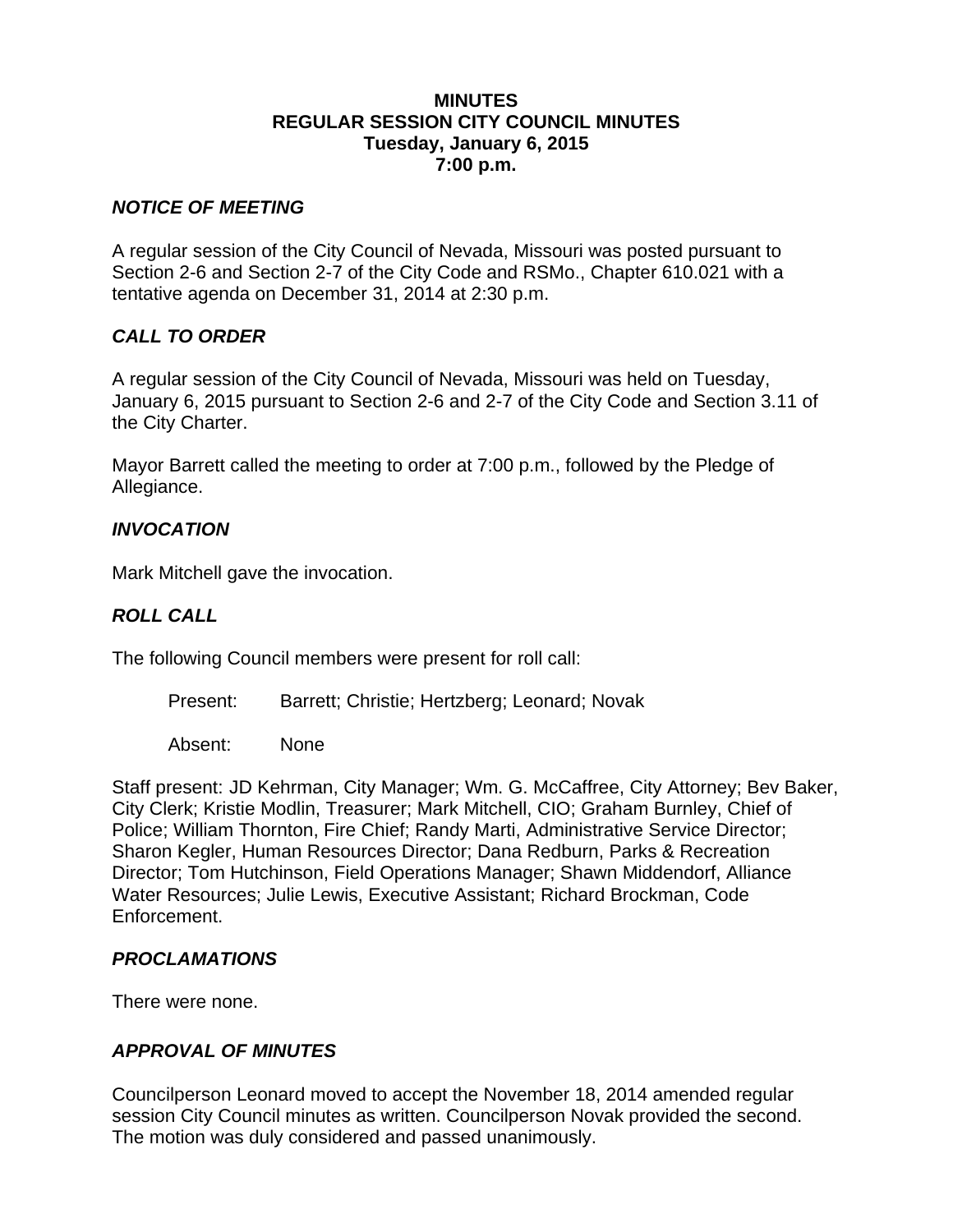Councilperson Christie moved to accept the December 2, 2014 amended regular session City Council minutes as written. Councilperson Hertzberg provided the second. The motion was duly considered and passed unanimously.

Councilperson Novak moved to accept the December 16, 2014 regular session City Council minutes as written. Councilperson Christie provided the second. The motion was duly considered and passed unanimously.

## *APPOINTMENTS TO BOARDS AND COMMISSION*

There were none.

## *CONSIDERATION OF BIDS*

The first bid considered was for 2015 Trash Service – Administration

Councilperson Novak moved to approve the bid from WCA of Joplin in the amount of \$730.55 per month. Councilperson Hertzberg provided the second. The motion was duly considered and passed by the following vote:

Aye: Barrett; Christie; Hertzberg; Leonard; Novak

Nay: None

Absent: None

The next bid considered was for 2015 Summer Street Project Improvements – Field Operations.

Councilperson Leonard moved to approve the bid from APAC for street resurfacing reconstruction, replacement of curbs and gutter in the amount of \$359,005.35. Councilperson Hertzberg provided the second. The motion was duly considered and passed by the following vote:

Aye: Christie; Hertzberg; Leonard; Novak; Barrett

Nay: None

Absent: None

# *PUBLIC PARTICIPATION FROM THOSE REGISTERED WITH THE CITY CLERK*

There were none.

### *COMMUNICATIONS AND PETITIONS*

There were none.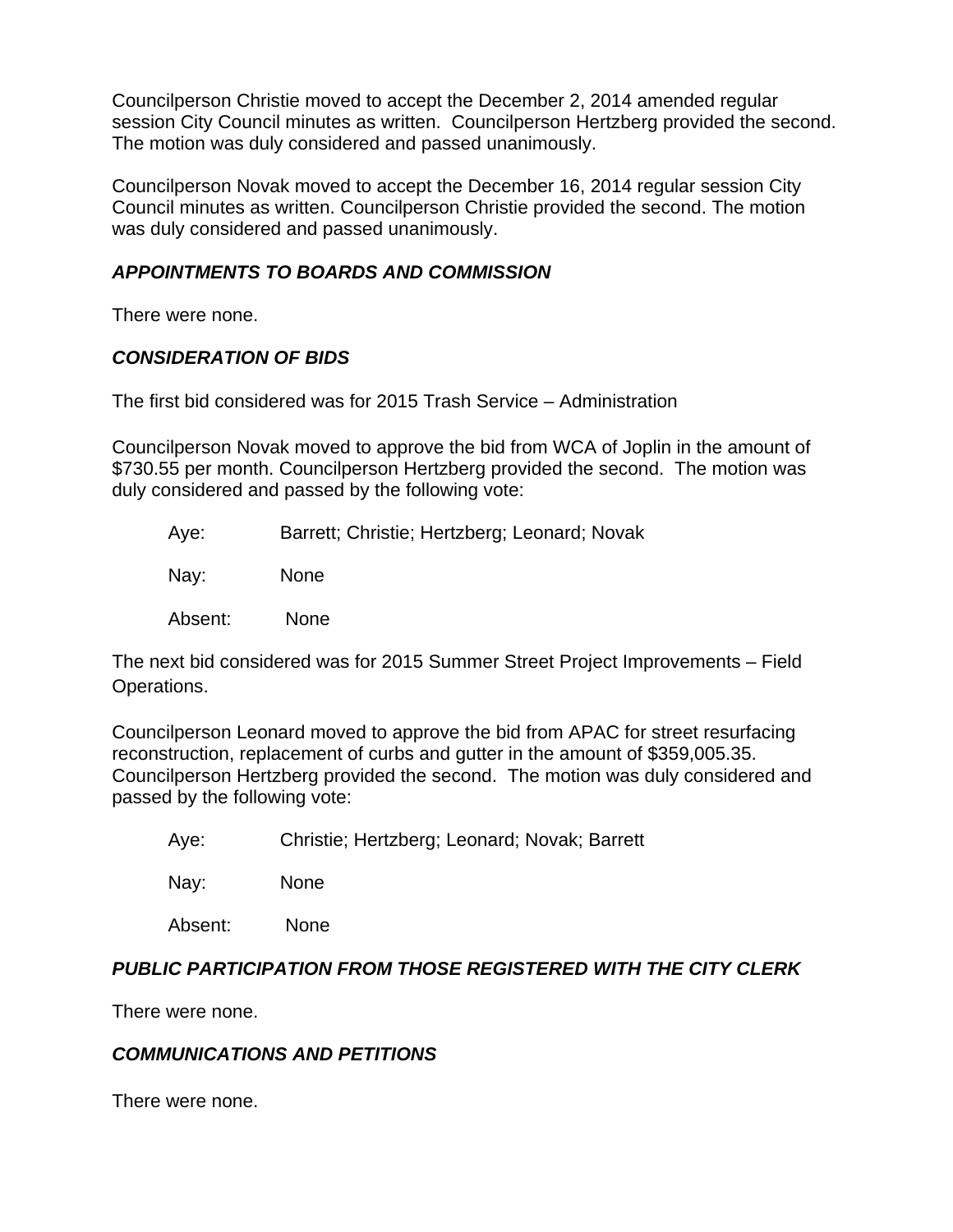## *OLD BUSINESS*

Next to be considered was Bill No 2014-080 establishing a fee structure for the use of the Frank E Peters Municipal Golf Course.

Councilperson Christie moved to place Bill No. 2014-080 on second reading by title only. Councilperson Novak provided the second. The motion was duly considered and passed by the following vote:

Aye: Hertzberg; Leonard; Novak; Barrett; Christie

Nay: None

Absent: None

The Mayor declared Bill No. 2014-080 read a second time, passed, approved and adopted. The Bill was numbered Ordinance No. 8022 and was signed by the Mayor and attested by the City Clerk. The Mayor directed said Ordinance be engrossed upon the corporate records.

Next to be considered was Bill No 2014-081 authorizing the execution of an agreement with Allgeier, Martin & Associates, Inc. for miscellaneous engineering services.

Councilperson Novak moved to place Bill No. 2014-081 on second reading by title only. Councilperson Hertzberg provided the second. The motion was duly considered and passed by the following vote:

Aye: Leonard; Novak; Barrett; Christie; Hertzberg

Nay: None

Absent: None

The Mayor declared Bill No. 2014-081 read a second time, passed, approved and adopted. The Bill was numbered Ordinance No. 8023 and was signed by the Mayor and attested by the City Clerk. The Mayor directed said Ordinance be engrossed upon the corporate records.

Next to be considered was Bill No 2014-082 amending the 2014 Fiscal year budget.

Councilperson Leonard moved to place Bill No. 2014-082 on second reading by title only. Councilperson Novak provided the second. The motion was duly considered and passed by the following vote:

Aye: Novak; Barrett; Christie; Hertzberg; Leonard

Nay: None Absent: None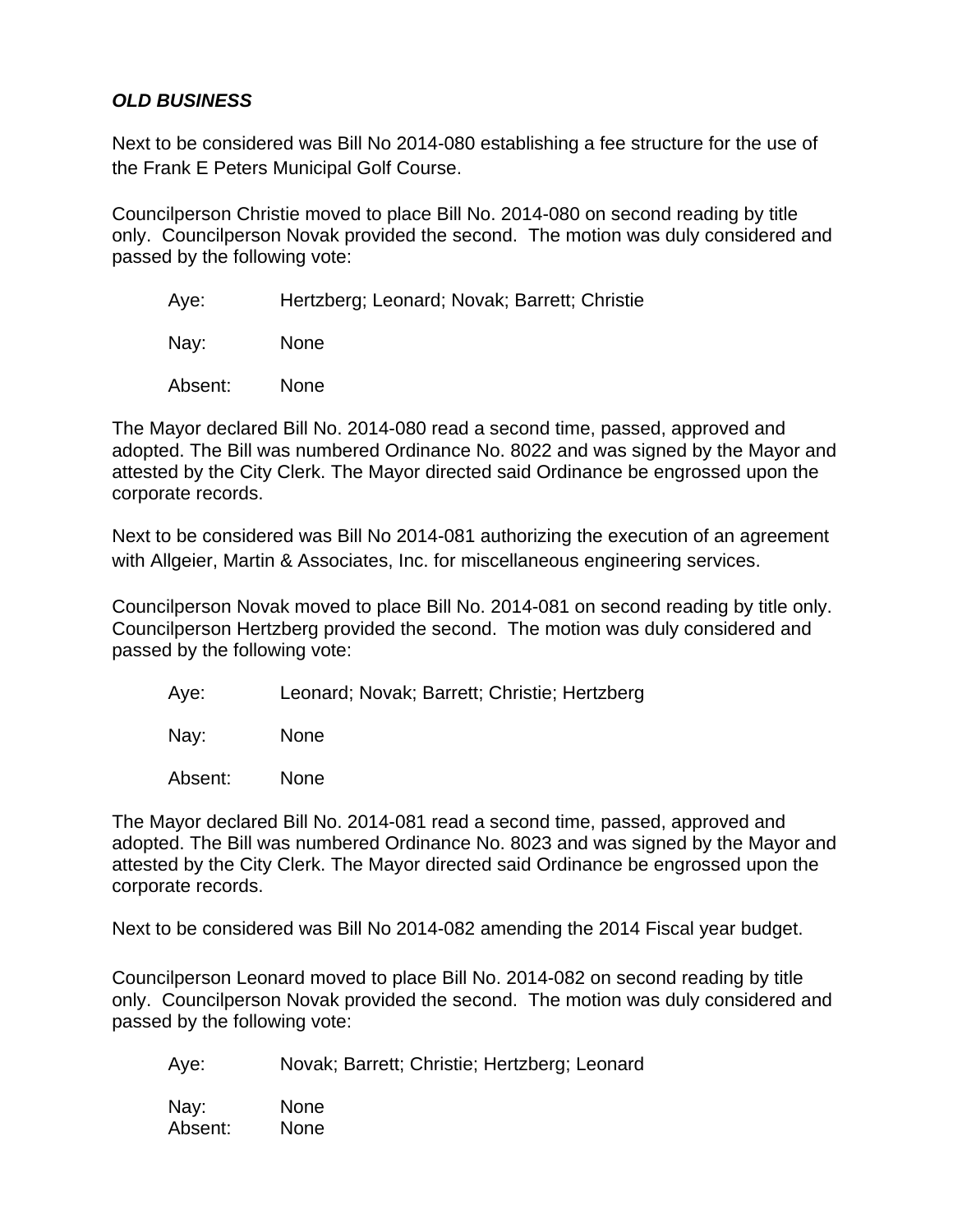The Mayor declared Bill No. 2014-082 read a second time, passed, approved and adopted. The Bill was numbered Ordinance No. 8024 and was signed by the Mayor and attested by the City Clerk. The Mayor directed said Ordinance be engrossed upon the corporate records.

## *NEW BUSINESS*

Next to be considered was Bill No. 2015-001 approving an agreement between the City of Nevada and Rosetta Construction of Springfield, Missouri for waste water system improvements construction.

Councilperson Novak moved to place Bill No. 2015-001 on first reading by title only. Councilperson Christie provided the second. The motion was duly considered and passed by the following vote:

| Aye: | Barrett; Christie; Hertzberg; Leonard; Novak |
|------|----------------------------------------------|
|------|----------------------------------------------|

Nay: None

Absent: None

# *REPORTS*

### *Monthly Department Reports*

There were none.

### *Boards and Commissions Written Minutes/Reports*

There were none.

### *Mayor's Report*

There was none.

### *City Manager's Report*

City Manager, JD Kehrman reported, on the billboards and wayfinder signs for the City.

Mr. Kehrman also discussed the need for an emergency purchase for Alliance Water Resources. The purchase of a replacement motor, pipes, discharge head, add check valve and re-install well for pump #2 was requested.

Councilperson Leonard moved to approve the bid from Flynn Drilling Company in the amount of \$14,684. Councilperson Novak provided the second. The motion was duly considered and passed by the following vote: